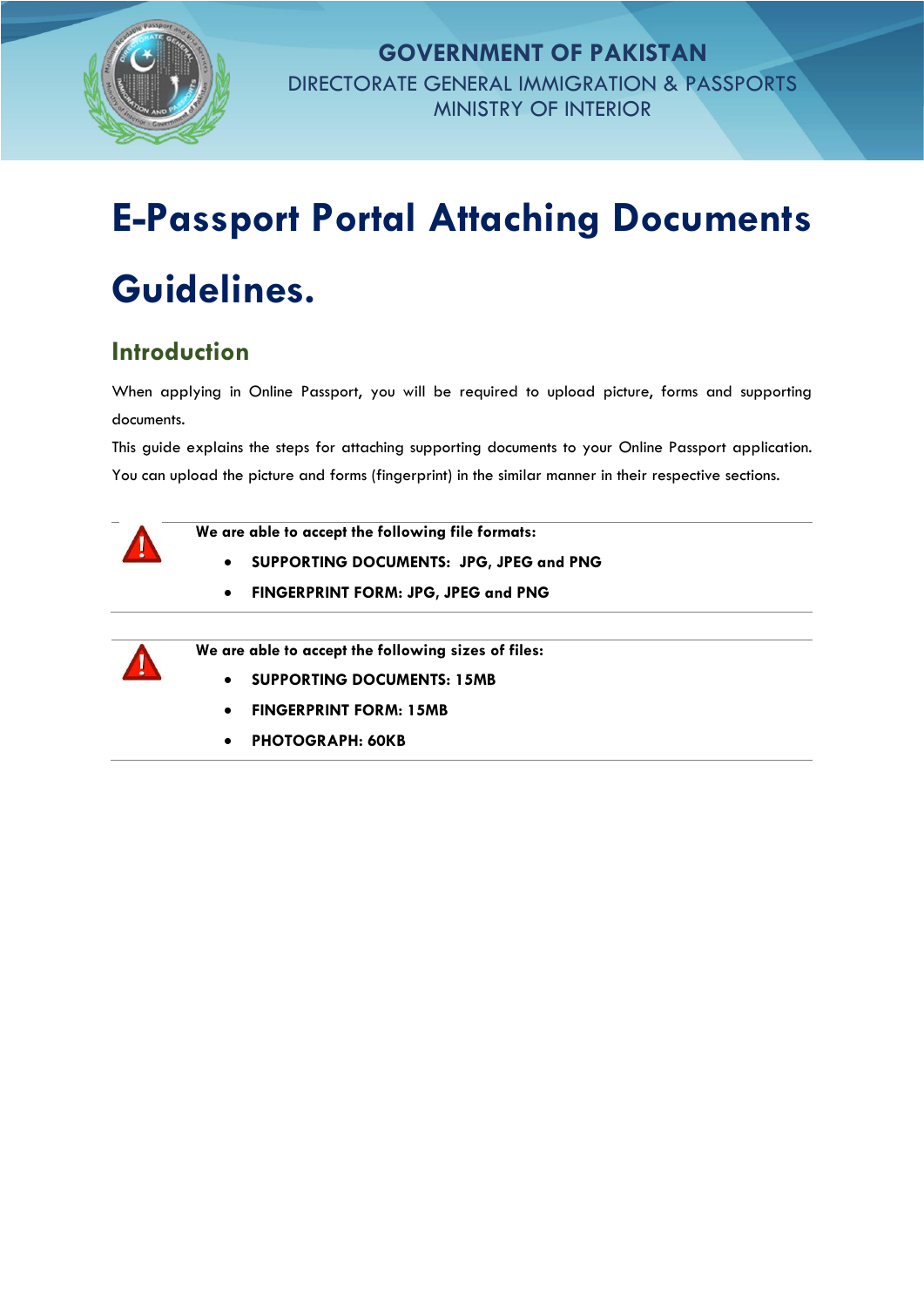Attaching Documents to an Application

1. Login to your Online Passport Account. Provide the information and proceed to the **Documents /fingerprints tab**  $\bullet$ 

| ↓ 1. Application Details                     | $\checkmark$ 2. Personal Information | √ 3. Address / Passport Delivery | 4. Documents / Fingerprints | 5. Information Review |
|----------------------------------------------|--------------------------------------|----------------------------------|-----------------------------|-----------------------|
| <b>Application Details</b>                   |                                      |                                  |                             |                       |
| <b>Application Details</b><br>国              |                                      |                                  |                             |                       |
| <b>Personal Information</b>                  |                                      |                                  |                             |                       |
| Personal Information<br>$\equiv$             |                                      |                                  |                             | $\checkmark$          |
| <b>Address/Passport Delivery Information</b> |                                      |                                  |                             |                       |
| Permanent Address<br>$\equiv$                |                                      |                                  |                             | $\checkmark$          |
|                                              |                                      |                                  |                             |                       |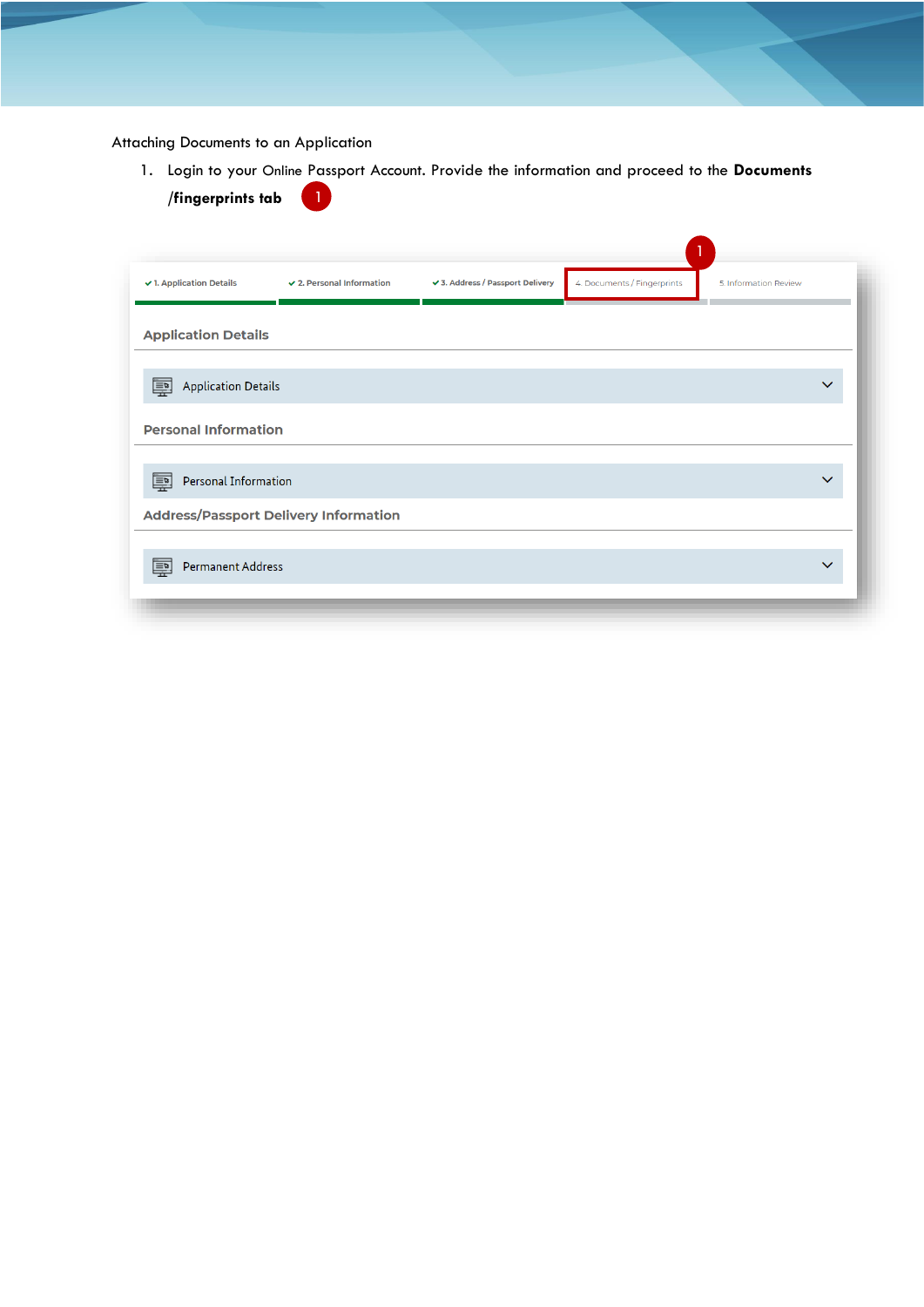

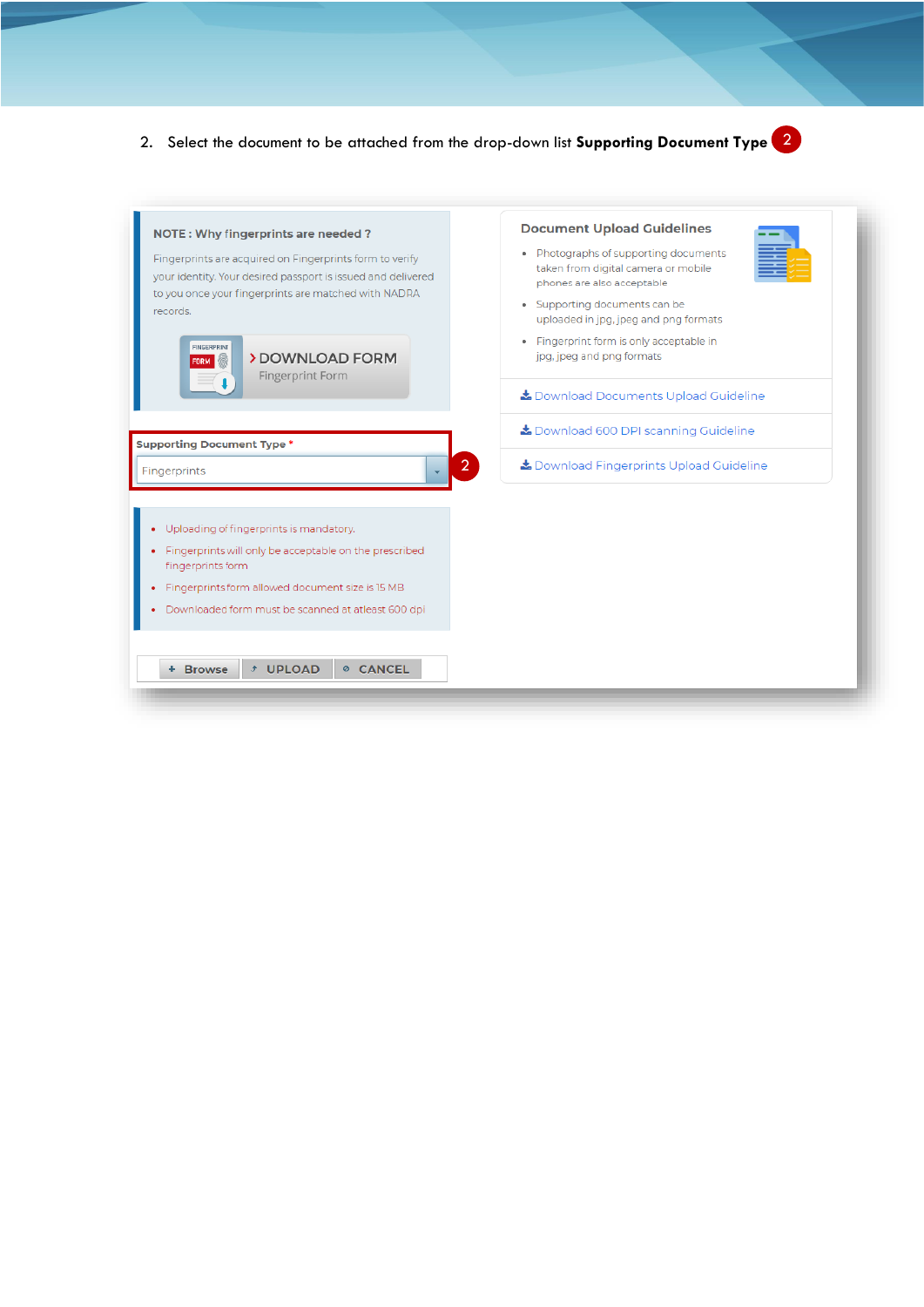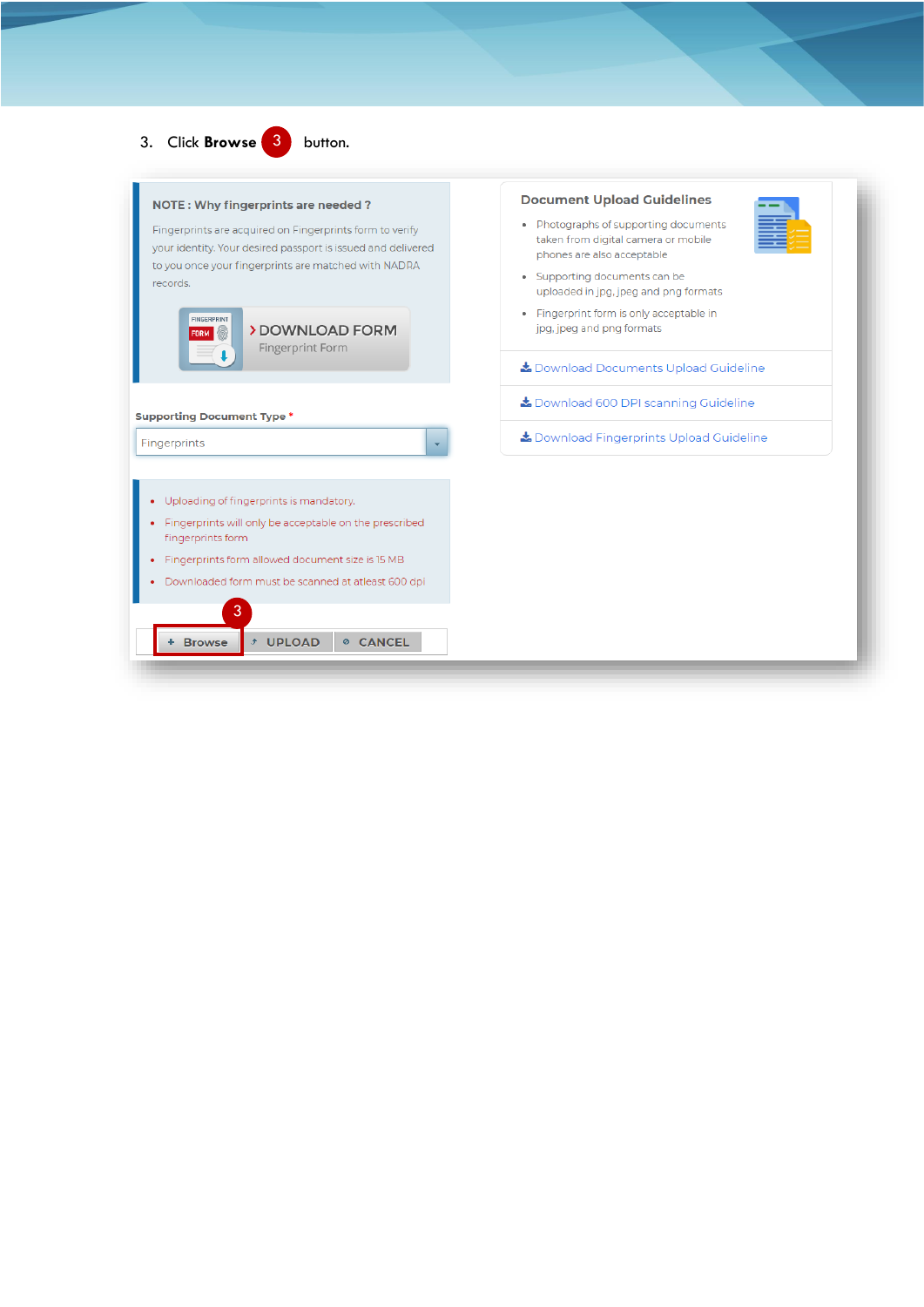## 4. Find and select the file to be attached





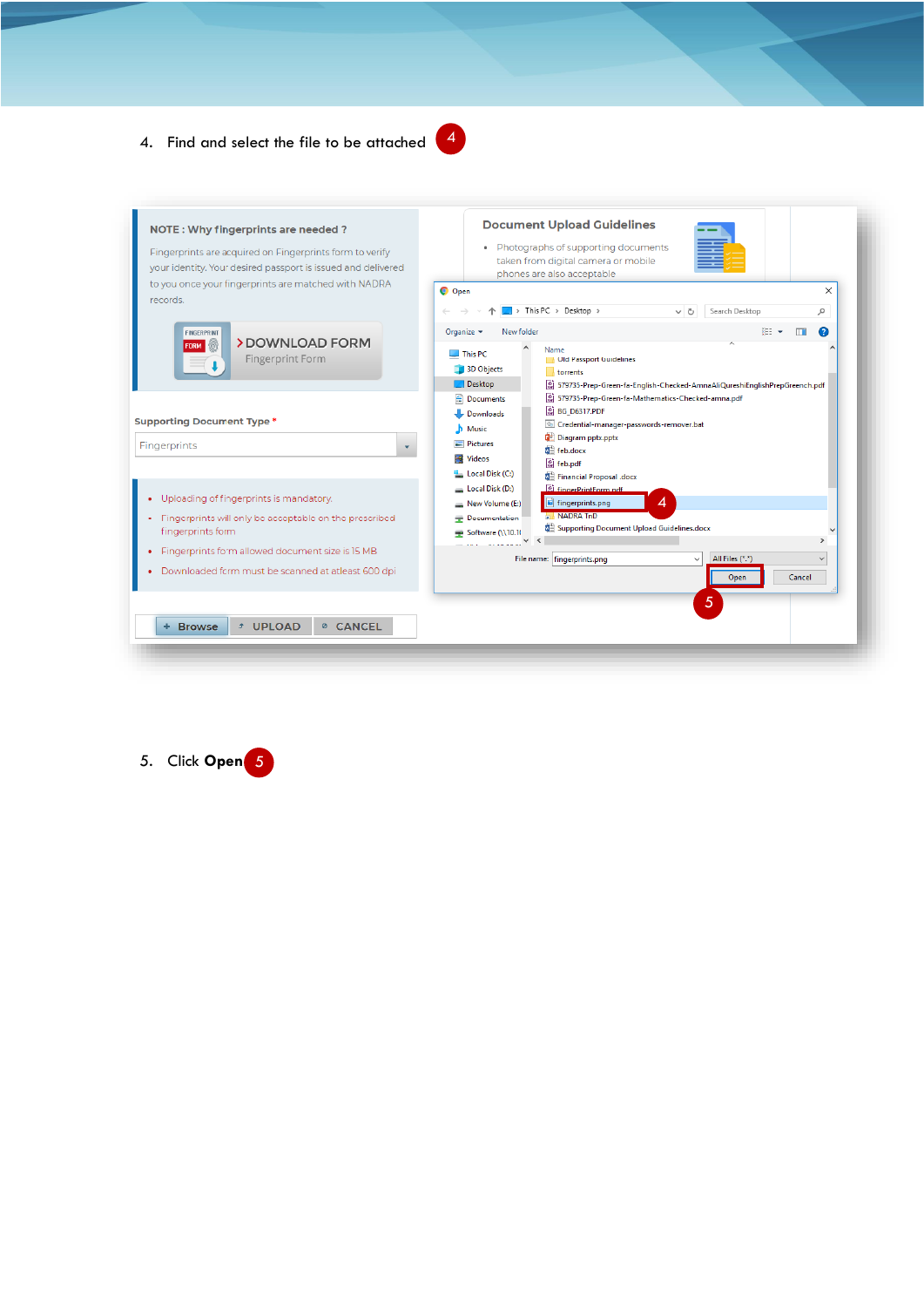## 6. The field is populated with the selected document 6